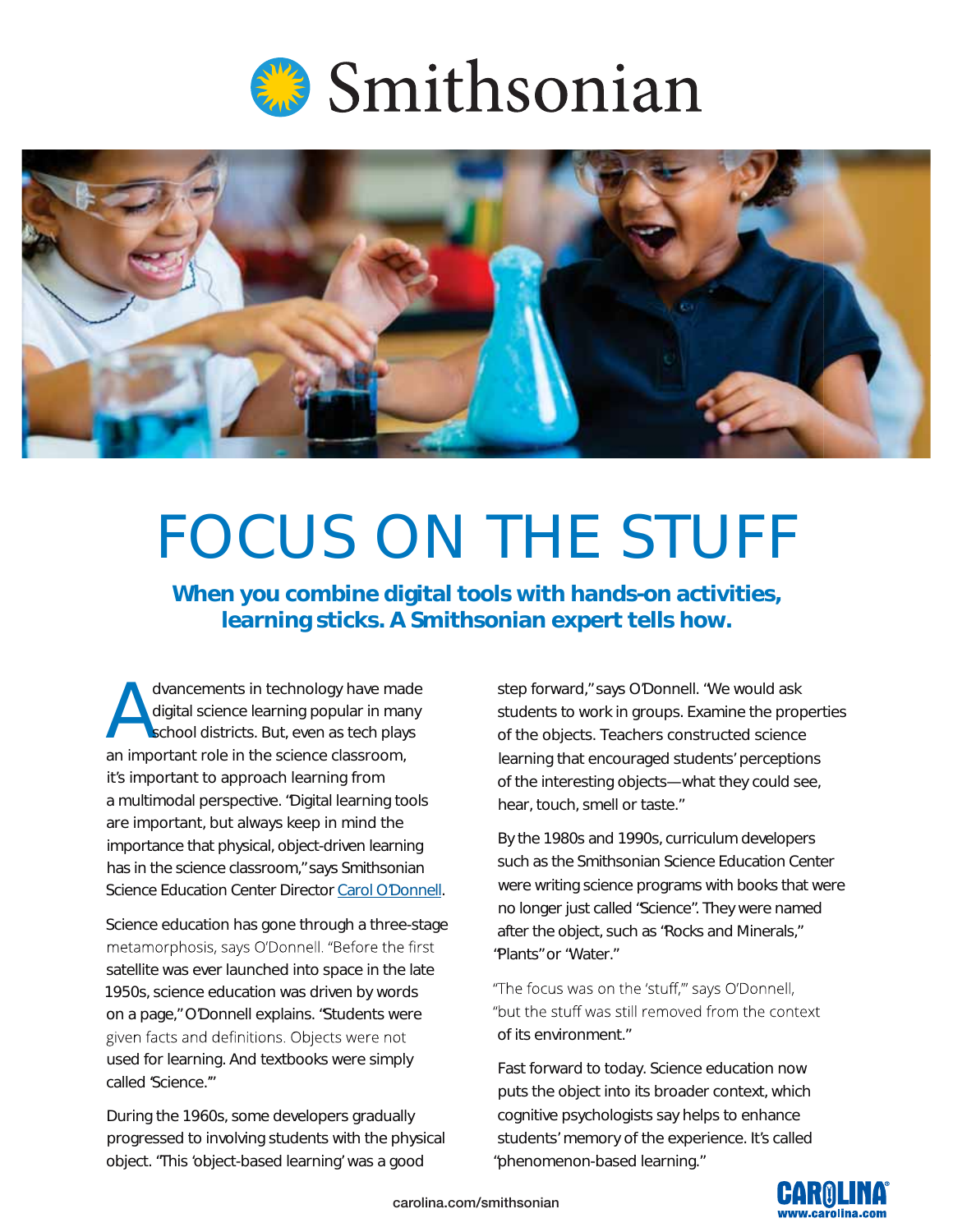"Teachers are asking students to use that science phenomenon to solve real-world problems," O'Donnell explains. "Today, it's no longer about just the 'stuff.' It's about the story that surrounds the 'stuff."

K-12 science teachers and curriculum developers are setting science objects into the context of real-world problems. "And now those books are no longer called 'Science', or even 'Water,' but 'How do you provide freshwater to those in need?'," she says.

O'Donnell worries that science textbooks are simply being replaced by science "tech" books at the peril of hands-on interactive learning. "Tech books often include hyperlinks, videos and augmented reality, so there are obviously benefits of tech books over textbooks," says O'Donnell. "But our premise is that hands-on experiential learning engages students in these perceptions, and sets objects into the context of a real-world phenomenon, invoking students' memories."

#### **HANDS-ON SCIENCE IN A DIGITAL WORLD**

Physical and digital learning models both have their merits. A [study](https://news.uchicago.edu/article/2015/04/29/learning-doing-helps-students-perform-better-science) from the University of Chicago found that when students engage with science concepts through hands-on activities, they deepen their understanding of the material. A [report](https://edpolicy.stanford.edu/sites/default/files/scope-pub-using-technology-report.pdf) from Stanford Center for Opportunity Policy in Education (SCOPE) states that digital and interactive content including videos, simulations and interactive maps, among others—give science students opportunity to explore concepts through multiple lenses.

So how do we bring these two approaches together? How do we order physical and digital experiences to drive learning?

"The best order depends on the domain of science and what students already know," O'Donnell explains. "For young novice learners—for students who are not experts in a particular area or have inaccurate prior knowledge[—researchers](http://www.sciencedirect.com/science/article/pii/S0885200612000117) say that object-driven learning before digital learning is critical for student understanding."

And providing guidance to teachers on how to structure the use of [digital resources](http://www.tandfonline.com/doi/abs/10.1080/1046560X.2016.1277600)  in a lesson also matters.



### **TACKLING THE ISSUES OF THE SCIENCE CLASSROOM**

Creating opportunities for phenomenon-based, real-world science learning can be challenging for teachers. Among the biggest obstacles are:

- **Competing priorities:** Not having enough time to teach science, given the focus on math and literacy.
- **New standards:** Uncertainty and lack of confidence around teaching to new standards.
- **Scarce resources: Teachers' concerns over** having to source their own materials for hands-on science.

These headaches can be addressed with a strong science curriculum that emphasizes interactive, inquiry-based learning and is easily integrated throughout the instructional day. The program should meet [Next Generation Science Standards](https://www.nextgenscience.org/), provide sufficient scaffolding for teachers and include a rubric to help principals and other instructional leaders understand [what successful](https://www.carolina.com/teacher-resources/Document/principals-walk-through-ngss-checklist/tr39304.tr)  [science teaching and learning look like.](https://www.carolina.com/teacher-resources/Document/principals-walk-through-ngss-checklist/tr39304.tr) It's also important to select a program that includes the supplies necessary to provide hands-on experiences to students.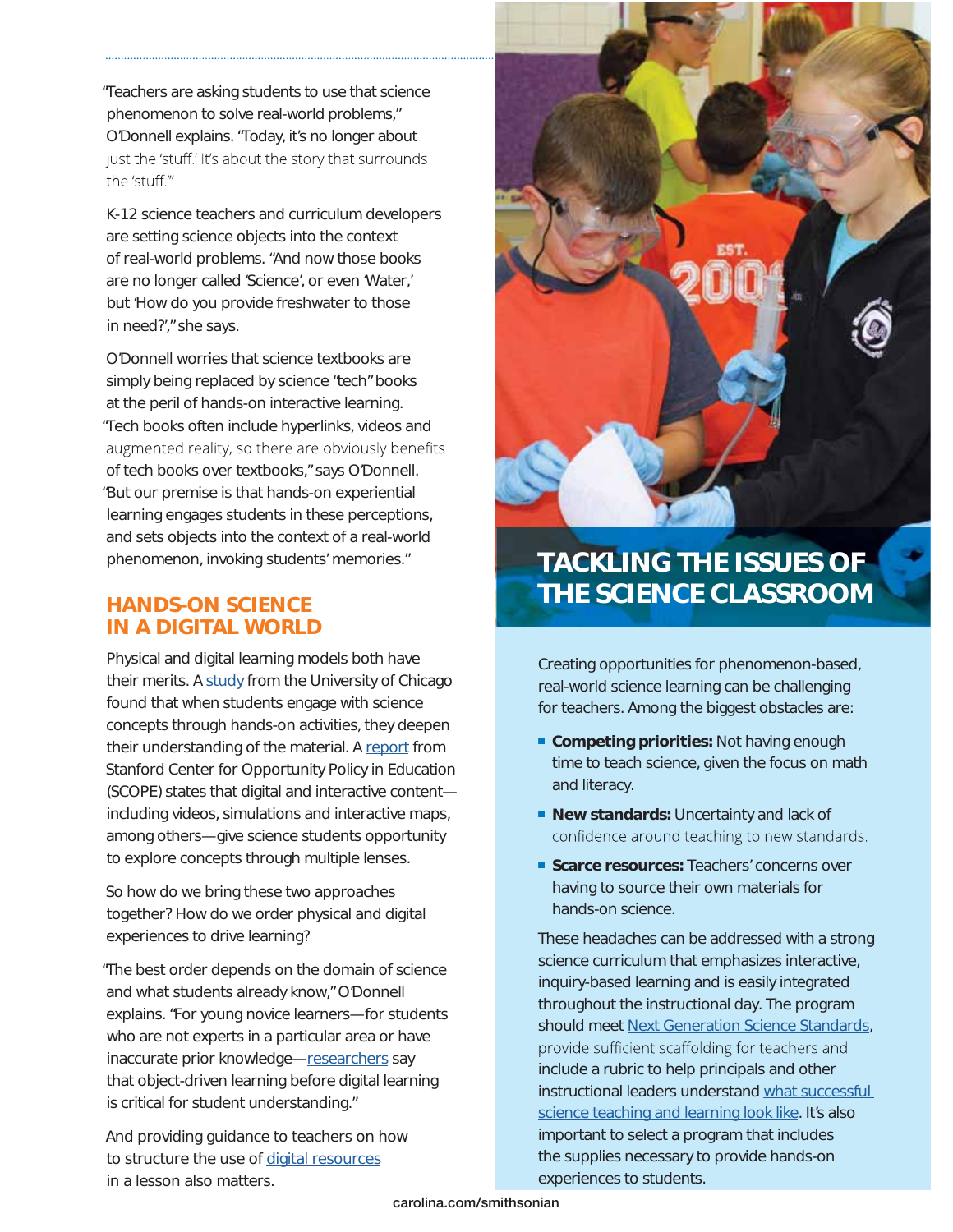For example, eighth grade students who use a physical [convection tube](https://ssec.si.edu/weather-and-climate-systems) to observe how air moves in response to temperature changes might apply their understanding of unstable air to tornado formation by using a free digital resource, like [Disaster Detector,](https://ssec.si.edu/disaster-detector) to analyze and interpret data to forecast future catastrophic events. Fifth grade students studying how to bring [fresh water](https://ssec.si.edu/water) to those in need might set up stations in their classroom to physically move water from one area of the room to another and then engage in a simulation, like [Aquation,](https://ssec.si.edu/aquation) to take actions to balance the world's global water resources.

Of course, none of this matters if we don't help students link their observations—whether physical or digital—to conceptual ideas and [support](http://www.tandfonline.com/doi/full/10.1080/09500690701749305) students' thinking in explicit ways.

#### **SCIENCE, READING AND MATH SCORES INCREASE**

The Smithsonian Science Education Center and the University of Memphis recently completed a five-year validation study  $-$  called the LASER i3 [Research Study \(Leadership and Assistance for](https://ssec.si.edu/laser-model)  [Science Education Reform\)](https://ssec.si.edu/laser-model) — with 60,000 students in elementary and middle schools in 16 districts in three states across the country. A randomly assigned subset of schools in the study used

#### WATCH CAROL O'DONNELL'S **TEDX TALK**

The power of physical 'stuff' in our digital world

#### **READ THE JOURNAL ARTICLE**

Middle school students' learning of mechanics concepts through engagement in different sequences [of physical and virtual experiments](https://www.tandfonline.com/doi/full/10.1080/09500693.2017.1341668)



**LISTEN TO THE PODCAST** [Physical vs. Virtual Laboratories](https://science.sciencemag.org/content/suppl/2013/04/18/340.6130.305.DC1)

the Smithsonian's STC Program (Science and [Technology Concepts™](https://ssec.si.edu/explore-our-curriculum-resources?f%5b0%5d=field_subtype%3Acurriculum)), an experiential, inquiry-based science curriculum.

Evidence from the study supports the efficacy claims of hands-on science learning in K-8. The biggest improvements charted by students on the Partnership for the Assessment of Standards-Based Science (PASS) assessments were in performance-based tasks and then open-ended questions. "Students are able to apply what they have learned in science to hands-on tasks, just as professional scientists apply their expertise to conduct scientific investigations and solve complex problems," the [researchers](https://ssec.si.edu/laser-i3) wrote.

We also know that learning science by doing science leads to improved math and literacy skills.

**Now also know that** learning science by doing science leads to improved math and literacy skills. **JJ** 



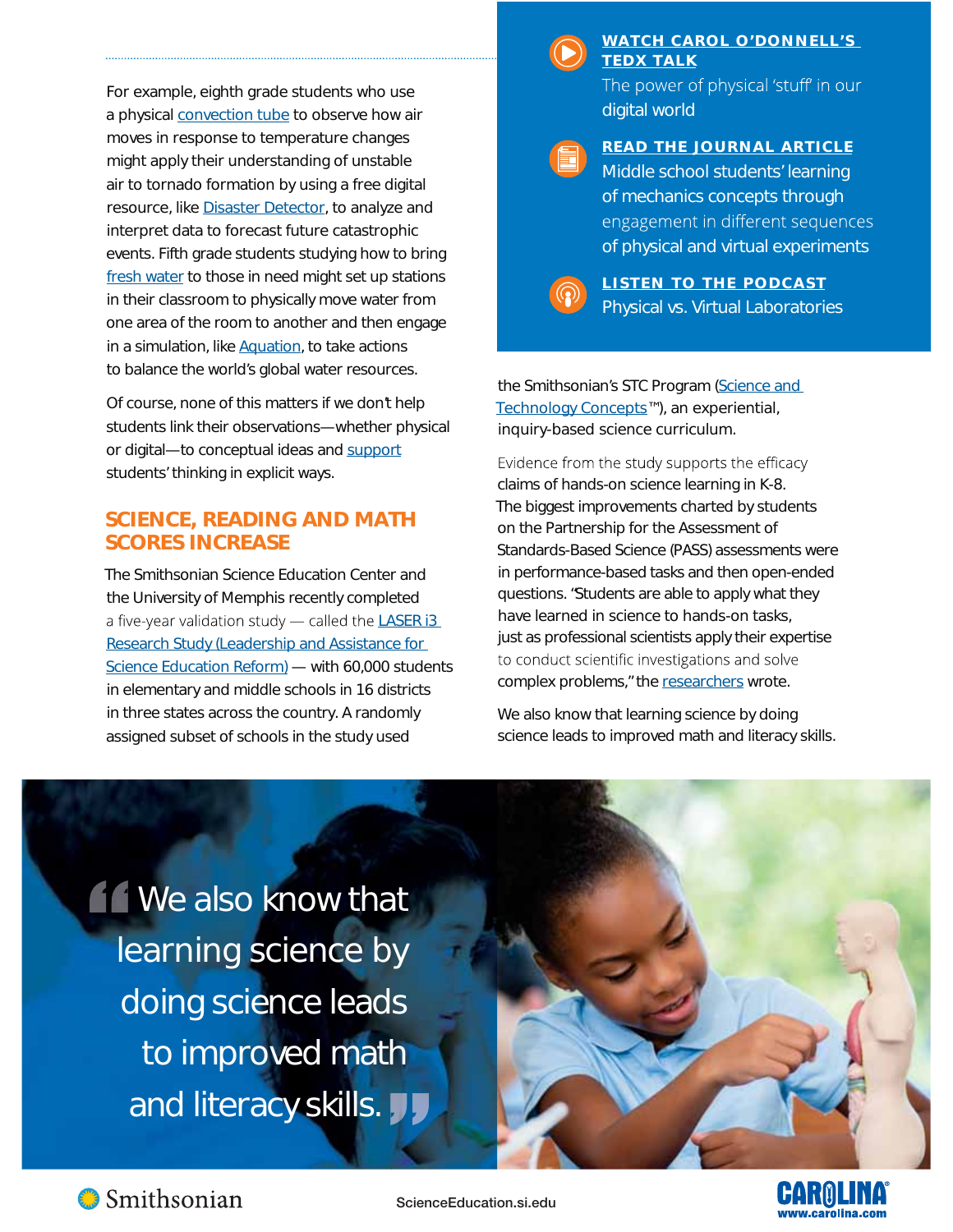"We now have evidence from state-level reading and math tests that for students who receive this kind of hands-on multimodal learning, their math and reading scores go up," O'Donnell notes. "Why? Because they're engaging in an activity about plants or the motion of cars, calculating the growth of the plant over time or the acceleration rate of the car, and then reading about it, writing about it, communicating about it. So their literacy skills are also improving."

For example, in the Houston Independent School District, students in elementary and middle school classrooms using the LASER model experienced "statistically significant and/or educationally meaningful improvements" in state reading, mathematics and science assessments. Elementary and middle school students from subgroups that are of high concern to administrators benefited markedly on state tests for science and math.

"What the researchers found was that with students who were the most underserved—students who are English-language learners, students with disabilities, females, and students who are receiving free and reduced-price meals—hands-on learning had the greatest impact relative to doing business as usual; that is, textbook-based learning," O'Donnell says. "This is not a correlation; this is from two rigorously designed randomized-control trial studies… and now we know that this kind of teaching does make a difference in student learning."

#### **'STUFF' STILL RULES**

It's not just learning experts who think this. O'Donnell says young people participating in the [Smithsonian Secretary's Youth Advisory](https://www.si.edu/youth-programs/secretarys-youth-council)  [Council](https://www.si.edu/youth-programs/secretarys-youth-council) agree.

"Their overwhelming response is that, absolutely, don't give up on focusing on the stuff," she says. "For many kids, hands-on learning is a novelty, and, as a result, is much more enticing than technology alone, since students already spend nearly [nine hours a day](https://www.washingtonpost.com/news/the-switch/wp/2015/11/03/teens-spend-nearly-nine-hours-every-day-consuming-media/?utm_term=.953d333e1867) consuming media online. They think it's so cool to be able to interact with objects firsthand in person.

"That's why the Smithsonian has over 154 million objects — like the [Woolly Mammoth](https://3d.si.edu/explorer?modelid=55) or the [Apollo 11 Command Module](https://3d.si.edu/apollo11cm/). We believe in the power of physical objects!"

I For many kids,<br>hands-on learning hands-on learning is a novelty, and, as a result, is much more enticing than technology alone, since students already spend nearly nine hours a day consuming media online.<br>Tanàna mandritry ny kaodim-paositra 61275.<br>Ny INSEE dia mampiasa ny kaodim-paositra 61208.



**carolina.com/smithsonian**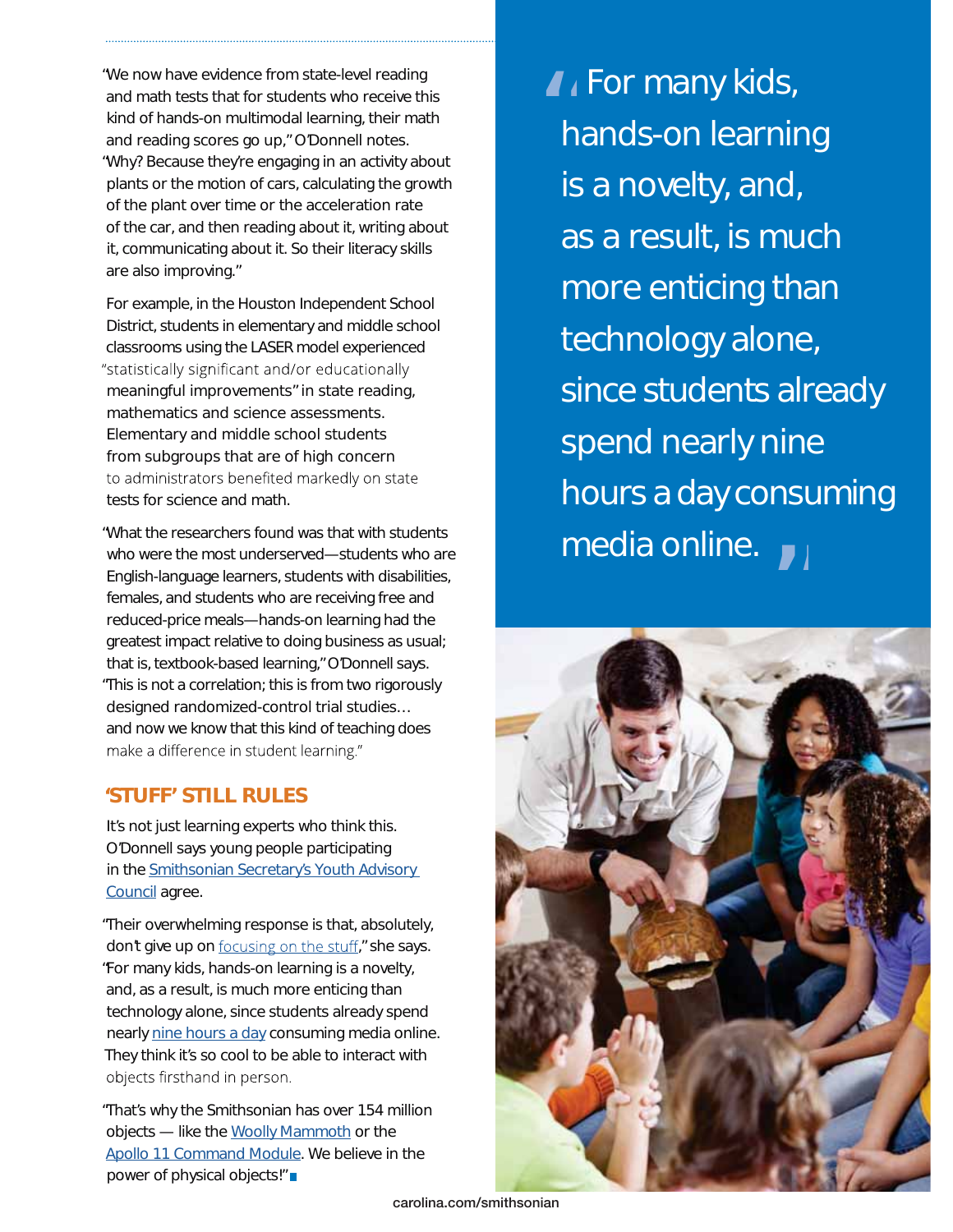

## **ABOUT THE PARTNERSHIP:** CAROLINA BIOLOGICAL SUPPLY COMPANY AND SMITHSONIAN SCIENCE EDUCATION CENTER

The STC Program is a research-based science curriculum from the Smithsonian and Carolina proven to raise test scores. For more than 25 years, the partnership has developed inquiry-based science instruction that integrates science and engineering practices, crosscutting concepts and disciplinary core ideas into daily lessons. The program helps teachers transition to the new standards with relevant class materials, valuable resources and professional-development support.

"There's been a huge push lately for the importance of public/private partnerships," says Carol O'Donnell, director for the Smithsonian Science Education Center. "You want to achieve the goals of the public sector; that's the Smithsonian. But you can't do it unless you have true collaboration; true communication; obviously, shared goals that you have with your partner. And that's why we value our partnership with Carolina Biological."

"[Hands-on learning] keeps the curiosity of students alive, so they want to do more, and they want to continue with science," explains Irwin Shlachter, head of the [Alexander Robertson School](http://www.alexanderrobertson.org/) in New York City. "When science is taught this way, it's not something you study for a test, it's part of the learning environment every day."

The effectiveness of hands-on science is exciting but not surprising. Students prefer reading real books to e-books, and much [research](http://www.techtimes.com/articles/131055/20160205/more-than-90-percent-of-college-students-prefer-reading-paper-books-over-e-books.htm)

bears that out, especially as texts get harder and more domain-specific background knowledge is required. [Researchers](http://journals.sagepub.com/doi/abs/10.1177/0956797614524581) also have evidence that students who write by hand, especially when taking notes, learn more effectively because having to write by hand precludes them from typing up every word they hear, thus requiring evaluative thinking and knowledge-focused decision-making.

Tech will always be an important part of instruction and exploration, but in science in particular, technology-mediated learning will always need the support of direct tactile experiences. Science is the study of the natural, physical and chemical realities of our lives. Doing real science with real tools and real materials will always have its place and often its primacy, as well. ■

> **A** [Hands-on learning] keeps the curiosity of students alive, so they want to do more, and they want to continue with science.  $\overline{\phantom{a}}$   $\overline{\phantom{a}}$   $\overline{\phantom{a}}$   $\overline{\phantom{a}}$   $\overline{\phantom{a}}$   $\overline{\phantom{a}}$   $\overline{\phantom{a}}$   $\overline{\phantom{a}}$   $\overline{\phantom{a}}$   $\overline{\phantom{a}}$   $\overline{\phantom{a}}$   $\overline{\phantom{a}}$   $\overline{\phantom{a}}$   $\overline{\phantom{a}}$   $\overline{\phantom{a}}$   $\overline{\phantom{a}}$   $\overline{\phantom{a}}$   $\overline{\phantom{a}}$   $\overline{\$ "



Smithsonian